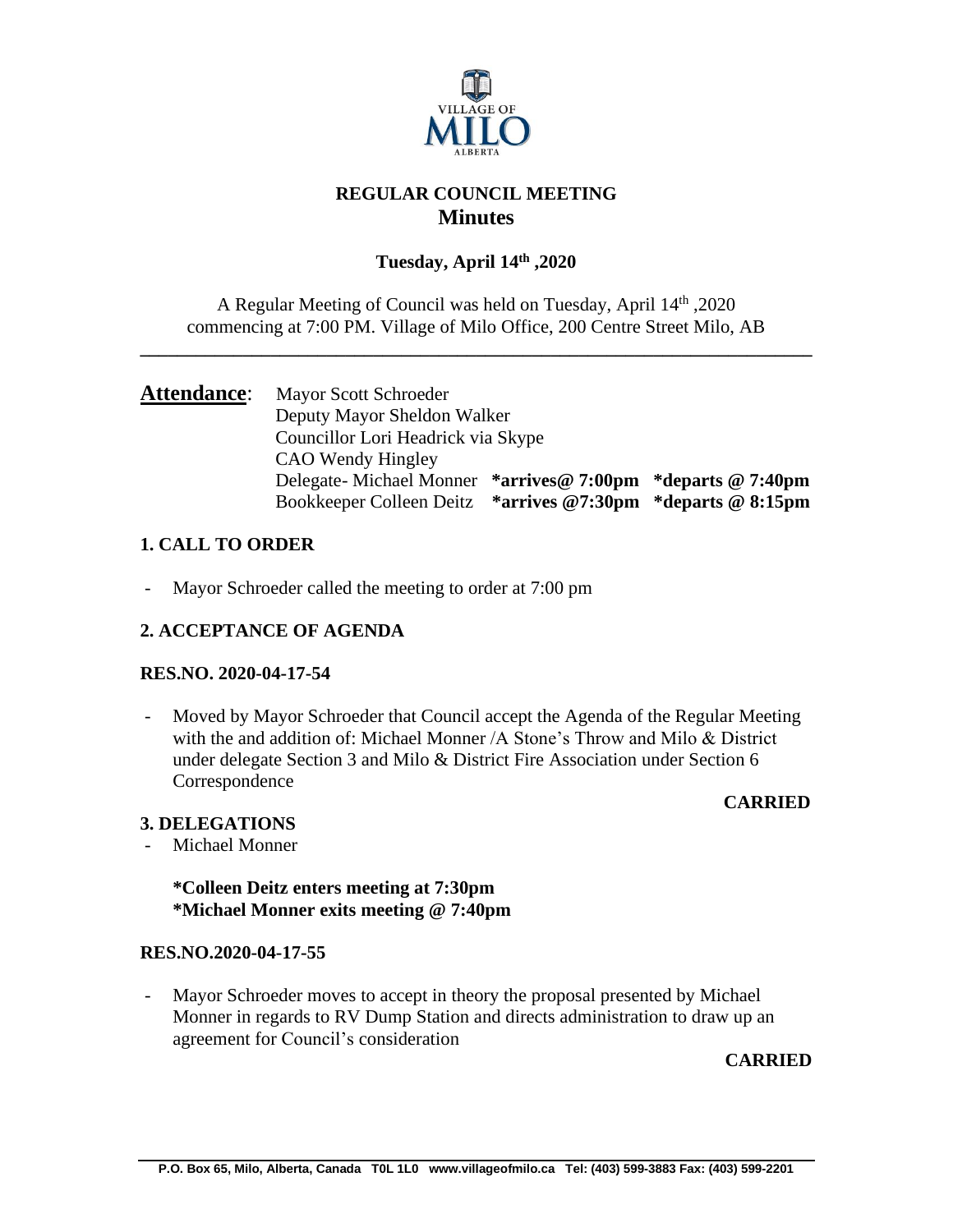#### **P.O. Box 65, Milo, Alberta, Canada T0L 1L0 www.villageofmilo.ca Tel: (403) 599-3883 Fax: (403) 599-2201**

## **4. APPROVAL OF MINUTES**

## **RES.NO. 2020-04-17-56**

Moved by Councillor Headrick that Council accepts the Minutes of the Regular Council Meeting held Tuesday March 10th ,2020 with corrections

## **5. STAFF REPORTS:**

## **RES.NO. 2020-04-17-57**

- Deputy Mayor Walker moved to accept Staff Reports as information

## **6. CORRESPONDENCE**

## **RES.NO. 2020-04-17-58**

- moved by Deputy Mayor Walker to accept correspondence as information

## **RES.NO.2020-04-17-59**

Councillor Headrick moves to accept Milo & District Fire Associations revised budget and agree to the requisitioned amount of \$10,000

## **7. COUNCIL REPORTS:**

## **RES. NO. 2020-04-17-60**

- motioned by Deputy Mayor Walker to accept Council reports as information

## **8. OLD BUSINESS**

## **RES.NO.2020-04-17-61**

- Deputy Mayor Walker moved to approve the Dump Station be constructed by Shawne Excavating in conjunction with previously approved Railway Ave services installation **CARRIED**

## **RES.NO.2020-04-17-62**

- Mayor Schroeder moved to enter into Dr. Retention Agreement to support the Vulcan Clinic's efforts to retain Emergency Staffing

## **CARRIED**



# **CARRIED**

#### **CARRIED**

## **CARRIED**

**CARRIED**

**CARRIED**